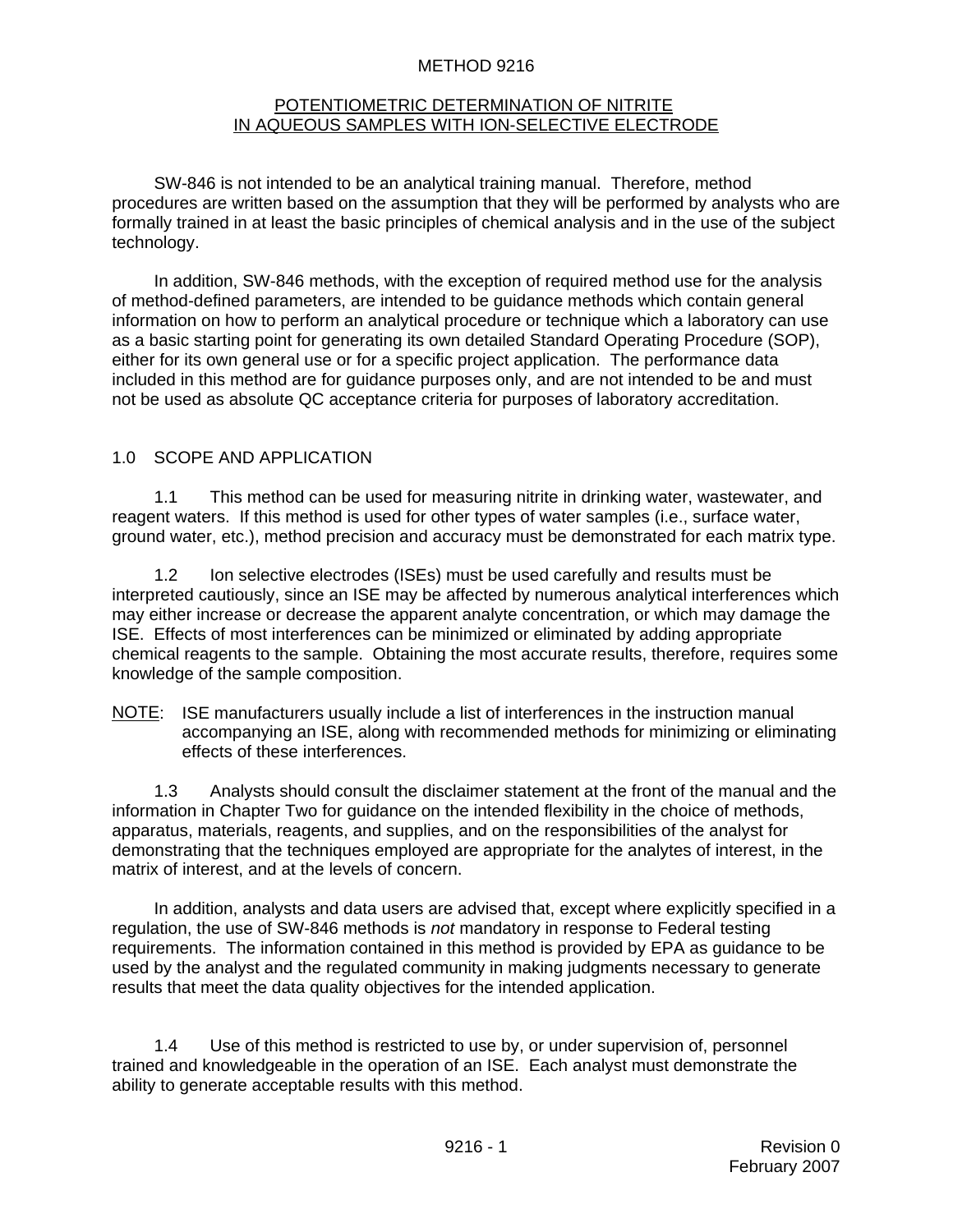#### 2.0 SUMMARY OF METHOD

This method uses a nitrite-selective electrode. All standards and samples are mixed with an equal volume of nitrite interference suppressor solution (NISS). A calibration curve is constructed by recording the nitrite calibration standard readings using an appropriate meter or by manual plotting. Samples are then read in the same manner, and the concentrations reported by the meter or read from the graph.

#### 3.0 DEFINITIONS

Refer to Chapter One, Chapter Three, and the manufacturer's instructions for definitions that may be relevant to this procedure.

#### 4.0 INTERFERENCES

4.1 Some anions, if present at high enough levels, are electrode interferences and will cause measurement errors. Table 1 displays the levels of possible interferences causing a 10% error. NISS is mixed in an equal volume with standards as well as with samples. For example, 25 mL of sample would be mixed with 25 mL of NISS. This procedure ensures that samples and standards are properly buffered, have a similar background and that no correction factor is needed for the dilution. Figure 1 shows how the nitrite electrode response changes with pH. This is compensated for by the addition of the NISS. Selectivity is mathematically demonstrated by the following equation:

$$
\mathsf{E} = \mathsf{E}^{'} + s \text{ log}[c_j + 3 \, \mathsf{K}_{ij} \, c_j^{zj}]
$$

Where:

E' = Reference potential

 $s = Slope$ 

 $c_j$  = Primary ion concentration

 $K_{ii}$  = Selectivity Coefficient

 $c_j^{z_j}$  = Interfering ion concentration

 $Z$ j = charge ratio of interfering ion

Successful analytical conditions depend upon:

 $c_j >> 3K_{ij} c_j^{Zj}$ 

4.2 Temperature changes affect electrode potentials. Therefore, standards and samples must be equilibrated at the same constant temperature  $(\pm 1 \text{ EC})$ .

4.3 The user should be aware of the potential for interferences from colloidal substances and that, if necessary, the samples should be filtered. If the samples are filtered, the associated method blanks must also be filtered.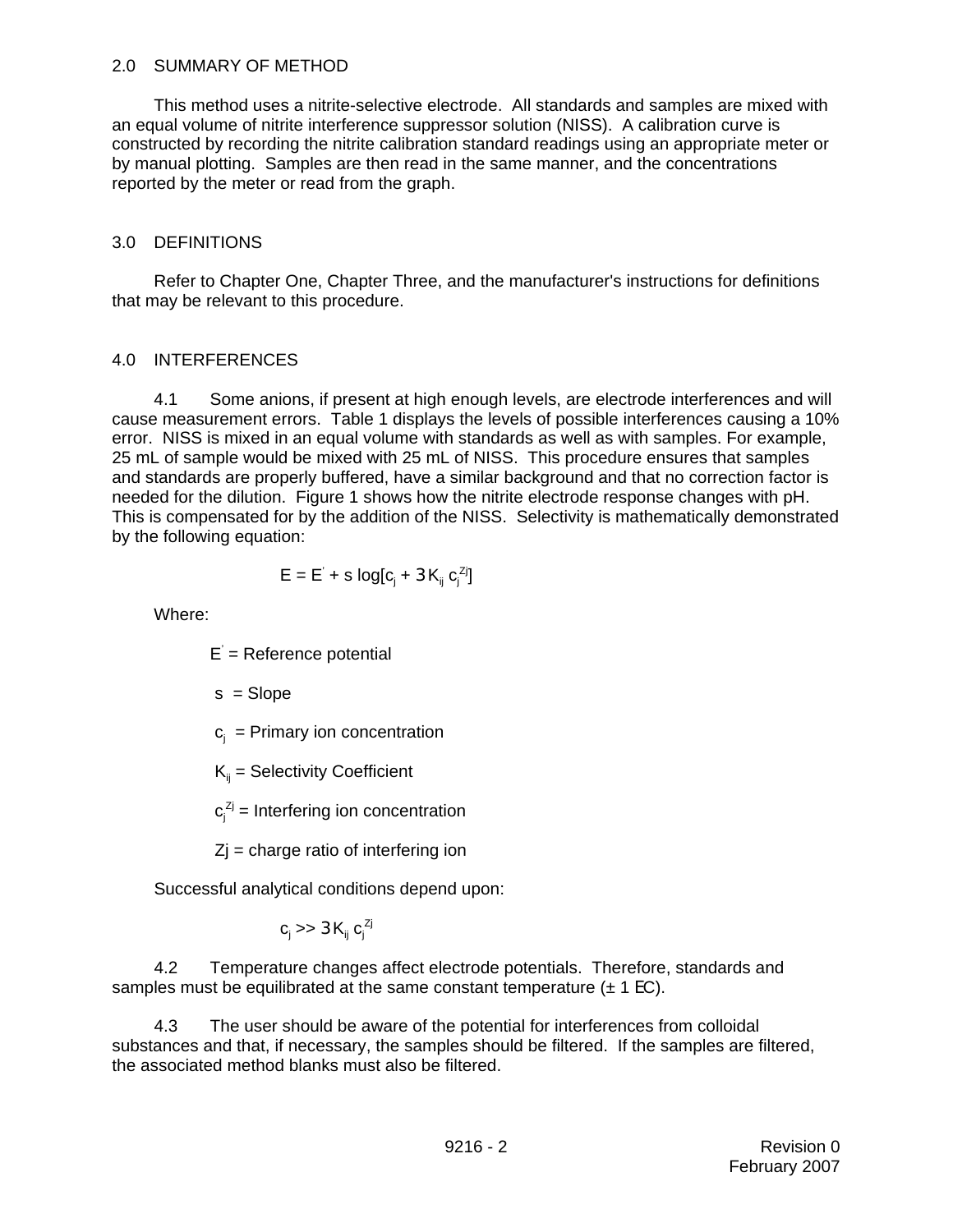4.4 Standard electrode filling solutions containing high levels of KCl should not be used as the reference electrode filling solution.

4.5 If electrodes are exposed to samples with nitrite concentrations greater than 20 mg/L, their response may become very sluggish when again measuring at a lower concentration. If this occurs, soak the electrodes for 8 - 12 hr in a mixture of the 0.5 mg/L standard and NISS.

4.6 ISE manufacturers usually include a list of interferences in the instruction manual accompanying an ISE, along with recommended methods for minimizing or eliminating effects of these interferences.

## 5.0 SAFETY

5.1 This method does not address all safety issues associated with its use. The laboratory is responsible for maintaining a safe work environment and a current awareness file of OSHA regulations regarding the safe handling of the chemicals listed in this method. A reference file of material safety data sheets (MSDSs) should be available to all personnel involved in these analyses.

5.2 WARNING: Use a hood to avoid exposure to toxic gases released during acidification.

5.3 It is the responsibility of the user to prepare, handle, and dispose of electrolyte solutions in accordance with all applicable Federal, state, and local regulations.

### 6.0 EQUIPMENT AND SUPPLIES

The mention of trade names or commercial products in this manual is for illustrative purposes only, and does not constitute an EPA endorsement or exclusive recommendation for use. The products and instrument settings cited in SW-846 methods represent those products and settings used during method development or subsequently evaluated by the Agency. Glassware, reagents, supplies, equipment, and settings other than those listed in this manual may be employed provided that method performance appropriate for the intended application has been demonstrated and documented.

This section does not list common laboratory glassware (e.g., beakers and flasks).

6.1 A pH/mV meter -- Capable of reading to 0.1 mV or an ISE meter.

6.2 Nitrite ISE (Orion 93-46 or equivalent) and double-junction reference electrode (Orion 90-01 or equivalent).

6.3 Thermally isolated magnetic stirrer, polytetrafluoroethylene (PTFE)-coated magnetic stir bar, and stopwatch.

6.4 Volumetric flasks -- Class A, 100 mL and 1 L.

6.5 Volumetric pipets -- Class A, 5 mL, 10 mL and 50 mL.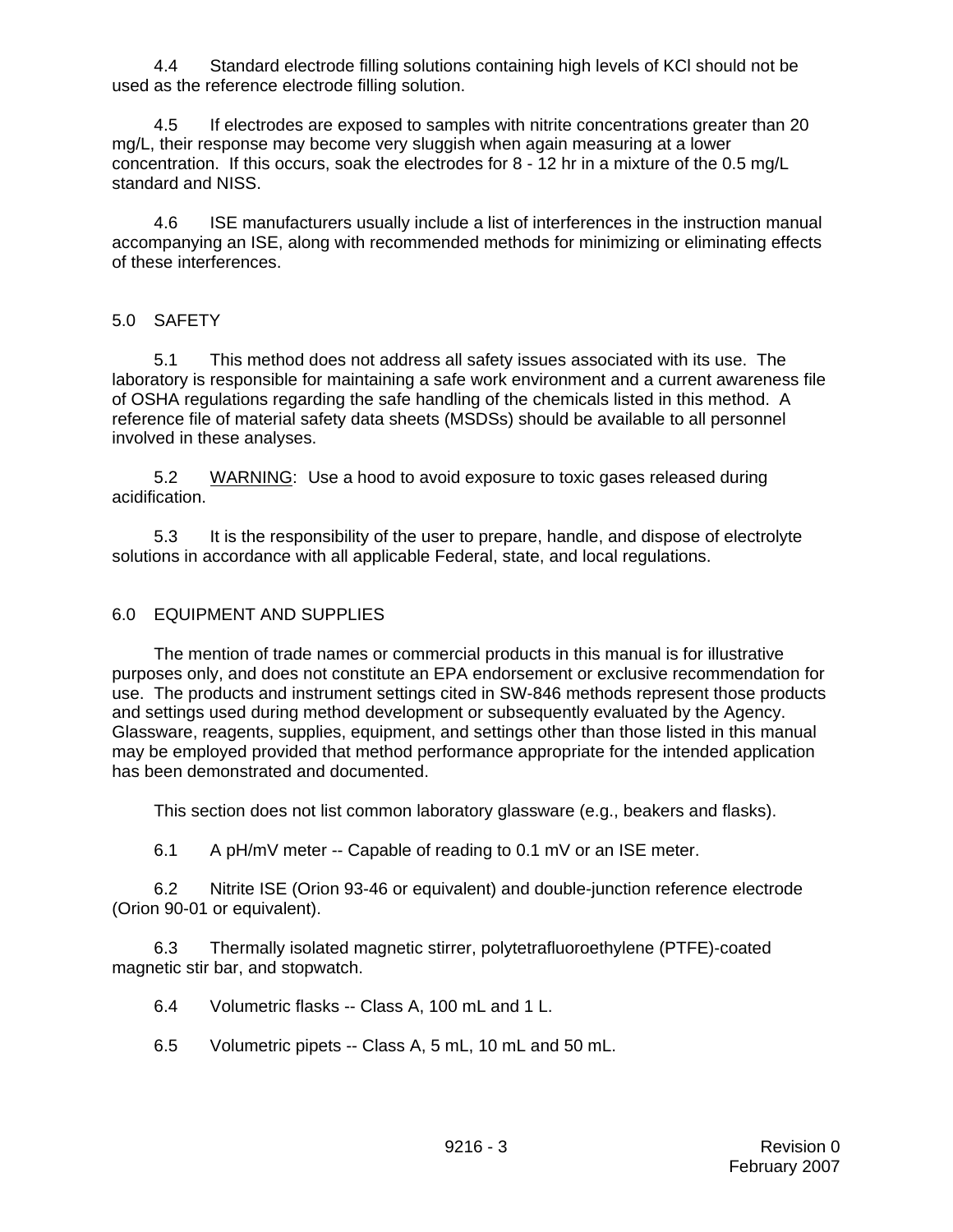### 7.0 REAGENTS AND STANDARDS

7.1 Reagent grade chemicals must be used in all tests. Unless otherwise indicated, it is intended that all reagents conform to the specifications of the Committee on Analytical Reagents of the American Chemical Society, where such specifications are available. Other grades may be used, provided it is first ascertained that the reagent is of sufficiently high purity to permit its use without lessening the accuracy of the determination.

7.2 Reagent water -- Reagent water must be interference free. All references to water in this method refer to reagent water, unless otherwise indicated.

7.3 Ionic strength adjuster (ISA) solution (2M),  $(NH_4)_2SO_4$  -- Dissolve 26.4 g of ammonium sulfate in reagent water to make 100 mL of solution.

7.4 Nitrite reference electrode filling solution (Orion 900046 or equivalent).

7.5 Nitrite interference suppressor solution (NISS) (Orion 934610 or equivalent).

7.6 1000 mg/L nitrite as N, stock standard -- Weigh out 4.93 g of ACS reagent grade sodium nitrite that has been dried for 24 hr in a desiccator. Place in a clean 1-L volumetric flask. Add approximately 200 mL of reagent water and mix to dissolve. Add two drops of NaOH and make to volume. Mix by inverting 20 times.

7.7 100 mg/L nitrite as N, standard -- Pipet 10.0 mL of the 1000 mg/L stock standard into a clean 100-mL volumetric flask. Bring to volume and mix well. Replace this standard monthly.

7.8 10 mg/L nitrite as N, standard -- Pipet 10.0 mL of the 100 mg/L standard into a clean 100-mL volumetric flask. Bring to volume and mix well. Replace this standard weekly.

7.9 5 mg/L nitrite as N, standard -- Pipet 50.0 mL of the 10 mg/L standard solution into a clean 100-mL volumetric flask. Bring to volume with reagent water and mix well. This standard should be replaced daily.

7.10 1 mg/L nitrite as N, standard -- Pipet 10.0 mL of the 10.0 mg/L standard into a clean 100-mL volumetric flask. Bring to volume with reagent water and mix well. This standard should be replaced daily.

7.11 0.5 mg/L nitrite as N, standard -- Pipet 5.00 mL of the 10.0 mg/L standard into a clean 100-mL volumetric flask. Bring to volume with reagent water and mix well. This standard should be replaced daily.

## 8.0 SAMPLE COLLECTION, PRESERVATION, AND STORAGE

8.1 See the introductory material to Chapter Three, "Inorganic Analytes."

8.2 Samples should be stored at  $#6$  EC and should be analyzed within 48 hr of collection.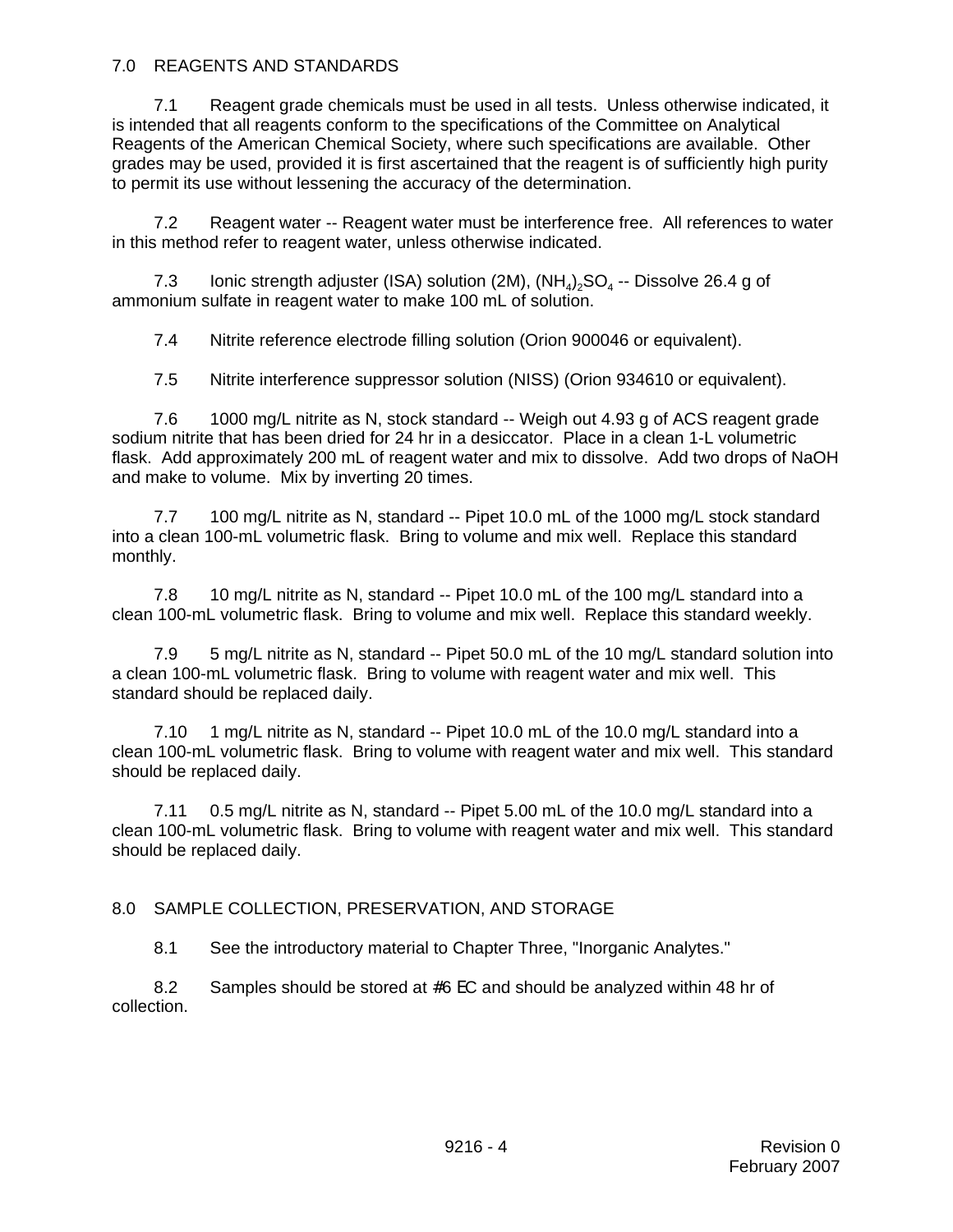## 9.0 QUALITY CONTROL

9.1 Refer to Chapter One for additional guidance on quality assurance (QA) and quality control (QC) protocols. When inconsistencies exist between QC guidelines, methodspecific QC criteria take precedence over both technique-specific criteria and those criteria given in Chapter One, and technique-specific QC criteria take precedence over the criteria in Chapter One. Any effort involving the collection of analytical data should include development of a structured and systematic planning document, such as a Quality Assurance Project Plan (QAPP) or a Sampling and Analysis Plan (SAP), which translates project objectives and specifications into directions for those that will implement the project and assess the results. Each laboratory should maintain a formal quality assurance program. The laboratory should also maintain records to document the quality of the data generated. All data sheets and quality control data should be maintained for reference or inspection.

## 9.2 Initial demonstration of proficiency

Each laboratory must demonstrate initial proficiency by following the test procedure described in this method and generating data of acceptable accuracy and precision for the target analyte in a clean matrix. The laboratory must also repeat the demonstration of proficiency whenever new staff are trained or significant changes in instrumentation are made.

## 9.3 Initial calibration verification standard (ICV)

After performing the calibration step (Sec. 10.0), verify calibration by analyzing an ICV. The ICV contains a known nitrite concentration at the mid-range of the calibration standards and must be from an independent source. ICV recovery should be 90 - 110 percent. If not, the source of error should be found and corrected. An acceptable ICV must be analyzed prior to sample analysis. The ICV also serves as a laboratory control sample.

## 9.4 Continuing calibration verification standard (CCV)

A CCV must be analyzed after every 10 samples and after the final sample. The CCV contains a known nitrite concentration at the mid-range of the calibration standards and is made from the same source as the calibration curve. The CCV recovery should be 90 - 110 percent. If not, the error source should be found and corrected. If ISE calibration has changed, then all samples analyzed since the last acceptable CCV must be reanalyzed.

### 9.5 Reagent blank

A reagent blank must be analyzed after the ICV and after every CCV. A reagent blank consists of 25.0 mL of reagent water with 25.0 mL of NISS added. The indicated reagent blank concentration should be less than 1 mg/L of nitrite. If not, then the contamination source should be found and corrected. All samples analyzed since the last acceptable reagent blank must reanalyzed.

### 9.6 Matrix spike/matrix spike duplicate (MS/MSD)

For each batch of samples processed, at least one MS/MSD pair should be carried through the entire sample preparation and analytical process. The MS/MSD are intra-laboratory split samples, spiked with identical concentrations of each analyte of interest. The spiking occurs prior to sample preparation and analysis. An MS/MSD is used to document the bias and precision of a method in a given sample matrix. MS/MSD samples should be spiked at the project-specific action level or, when lacking project-specific action levels, between the low- and mid-level standards.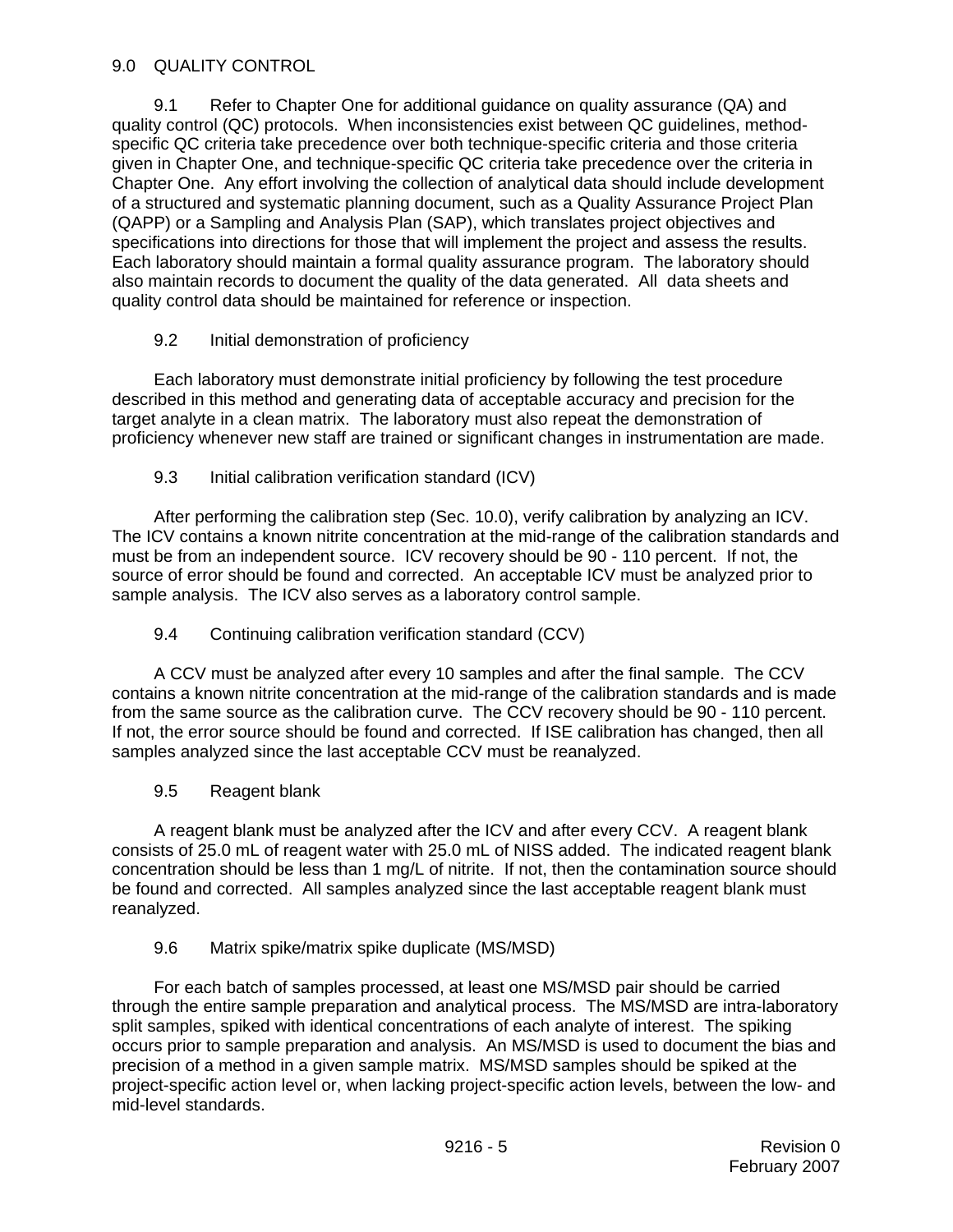Acceptance criteria should be set at a laboratory-derived limit developed through the use of historical analyses. In the absence of historical data, this accuracy limit should be set at  $\pm$ 20% of the spiked value and the precision limit should be set at # 20 relative percent difference (RPD). Acceptance limits derived from historical data should be no wider that  $\pm 20\%$ . Refer to Chapter One for guidance. If the bias and precision indicators are outside the laboratory control limits or if the percent recovery is less than 75% or greater than 125%, or if the relative percent difference is greater than 20%, an interference should be suspected (refer to Sec. 4.0).

### 10.0 CALIBRATION AND STANDARDIZATION

10.1 When using a nitrate ISE and a separate double-junction reference electrode, ensure that reference electrode inner and outer chambers are filled with solutions recommended by the manufacturer. Equilibrate the electrodes for at least 1 hr in a 100 mg/L nitrite standard before use.

10.2 Calibrate the nitrite ISE using standards that narrowly bracket the expected sample concentration. If the sample concentration is unknown, calibrate with 0.5 mg/L, 1.0 mg/L, and 5.0 mg/L nitrite standards.

10.3 Add 25.0 mL of a standard solution and 25.0 mL of the NISS into a 100 mL beaker to make each calibration standard. Add a PTFE-coated magnetic stir bar, place the beaker on a magnetic stir plate, and stir at slow speed (no visible vortex). Immerse the electrode tips to just above the rotating stir bar. If using an ISE meter, calibrate the meter in terms of nitrite concentration following the manufacturer's instructions. If using a pH/mV meter, record the meter reading (mV) as soon as the reading is stable, but in no case should the time exceed 5 min after immersing the electrode tips.

10.4 Prepare a calibration curve by plotting measured potential ( $mV$ ) as a function of the logarithm of nitrite concentration. The slope must be 54 - 60 mV per decade of nitrate concentration. If the slope is not acceptable, the ISE may not be working properly. For corrective action, consult the ISE operating manual.

## 11.0 PROCEDURE

11.1 Allow samples and standards to equilibrate to room temperature.

11.2 Prior to and between analyses, rinse the electrodes thoroughly with reagent water and gently shake off excess water. Low-level measurements are faster if the electrode tips are first immersed 5 min in reagent water.

11.3 Add 25.0 mL of sample and 25.0 mL of NISS to a 100-mL beaker. Add a PTFEcoated magnetic stir bar. Place the beaker on a magnetic stir plate and stir at a slow speed (no visible vortex). Immerse the electrode tips to just above the rotating stir bar. Record the meter reading (mV or concentration) as soon as the reading is stable, but in no case should the time exceed 5 min after immersing the electrode tips. If reading mV, determine nitrite-nitrogen concentration from the calibration curve.

11.4 When analyses have been completed, rinse the electrodes thoroughly with water and store them in a 100 mg/L nitrate standard solution. If the electrodes will not be used again for more than one day, drain the reference electrode internal filling solutions, rinse with reagent water, and store dry or store according to the manufacturer's instructions.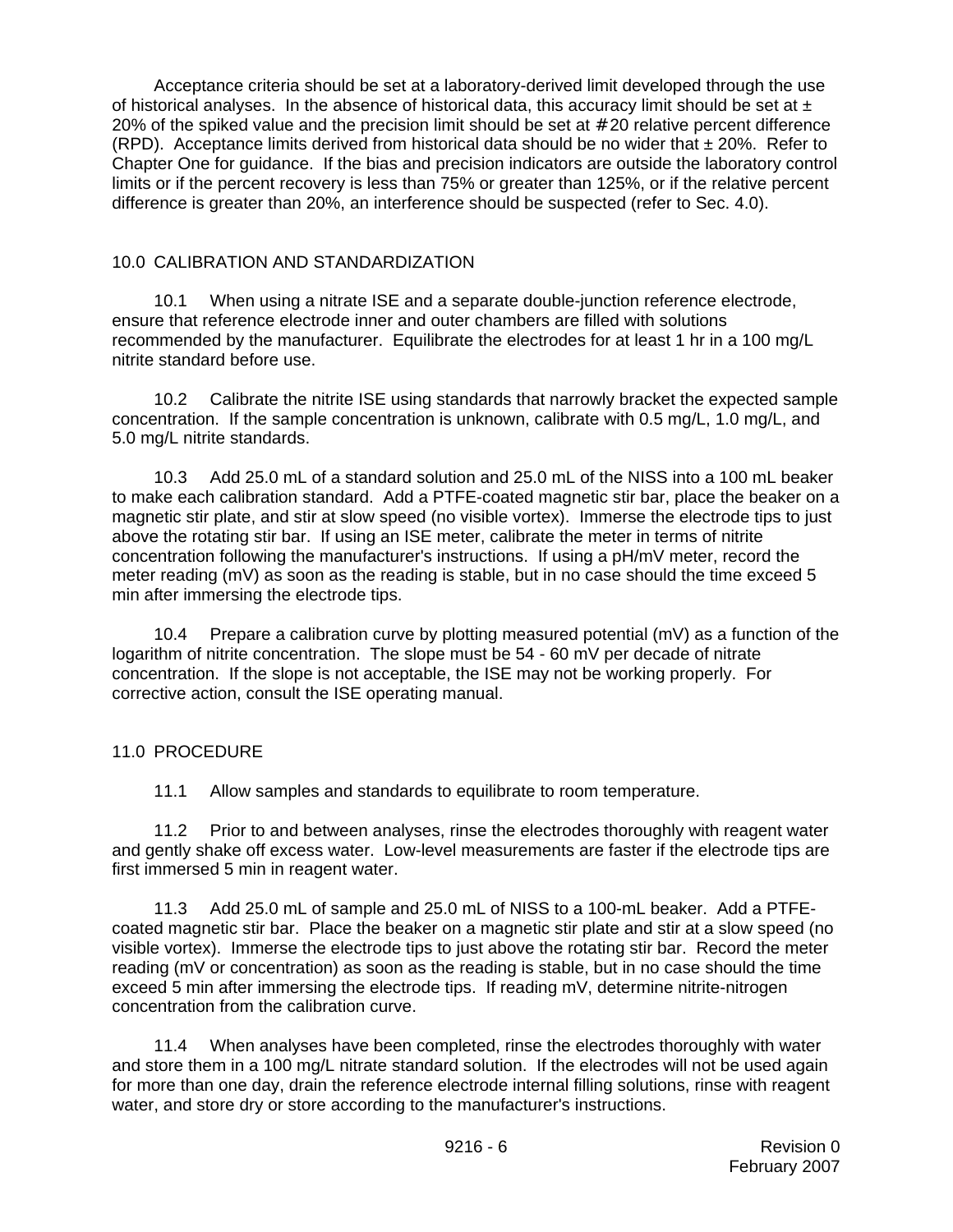## 12.0 DATA ANALYSIS AND CALCULATIONS

See Sec. 11.3 for information on data analysis and calculations.

## 13.0 METHOD PERFORMANCE

13.1 Performance data and related information are provided in SW-846 methods only as examples and guidance. The data do not represent required performance criteria for users of the methods. Instead, performance criteria should be developed on a project-specific basis, and the laboratory should establish in-house QC performance criteria for the application of this method. These performance data are not intended to be and must not be used as absolute QC acceptance criteria for purposes of laboratory accreditation.

13.2 Figure 2 is an example of a calibration curve for nitrite at 0.5 mg/L, 1 mg/L, and 5 mg/L. Figure 3 displays an example of a low level calibration curve for nitrite at 0.05 mg/L, 0.1 mg/L, 0.2 mg/L, and 0.5 mg/L. These data are provided for guidance purposes only.

13.3 Table 1 displays the levels at which known interferences may impact the analysis. These data are provided for guidance purposes only. Refer to Sec. 4.0 for a discussion on interferences.

### 14.0 POLLUTION PREVENTION

14.1 Pollution prevention encompasses any technique that reduces or eliminates the quantity and/or toxicity of waste at the point of generation. Numerous opportunities for pollution prevention exist in laboratory operations. The EPA has established a preferred hierarchy of environmental management techniques that places pollution prevention as the management option of first choice. Whenever feasible, laboratory personnel should use pollution prevention techniques to address their waste generation. When wastes cannot be feasibly reduced at the source, the Agency recommends recycling as the next best option.

14.2 For information about pollution prevention that may be applicable to laboratories and research institutions consult *Less is Better: Laboratory Chemical Management for Waste Reduction* available from the American Chemical Society's Department of Government Relations and Science Policy, 1155 16th St., N.W. Washington, D.C. 20036, http://www.acs.org.

### 15.0 WASTE MANAGEMENT

The Environmental Protection Agency requires that laboratory waste management practices be conducted consistent with all applicable rules and regulations. The Agency urges laboratories to protect the air, water, and land by minimizing and controlling all releases from hoods and bench operations, complying with the letter and spirit of any sewer discharge permits and regulations, and by complying with all solid and hazardous waste regulations, particularly the hazardous waste identification rules and land disposal restrictions. For further information on waste management, consult *The Waste Management Manual for Laboratory Personnel* available from the American Chemical Society at the address listed in Sec. 14.2.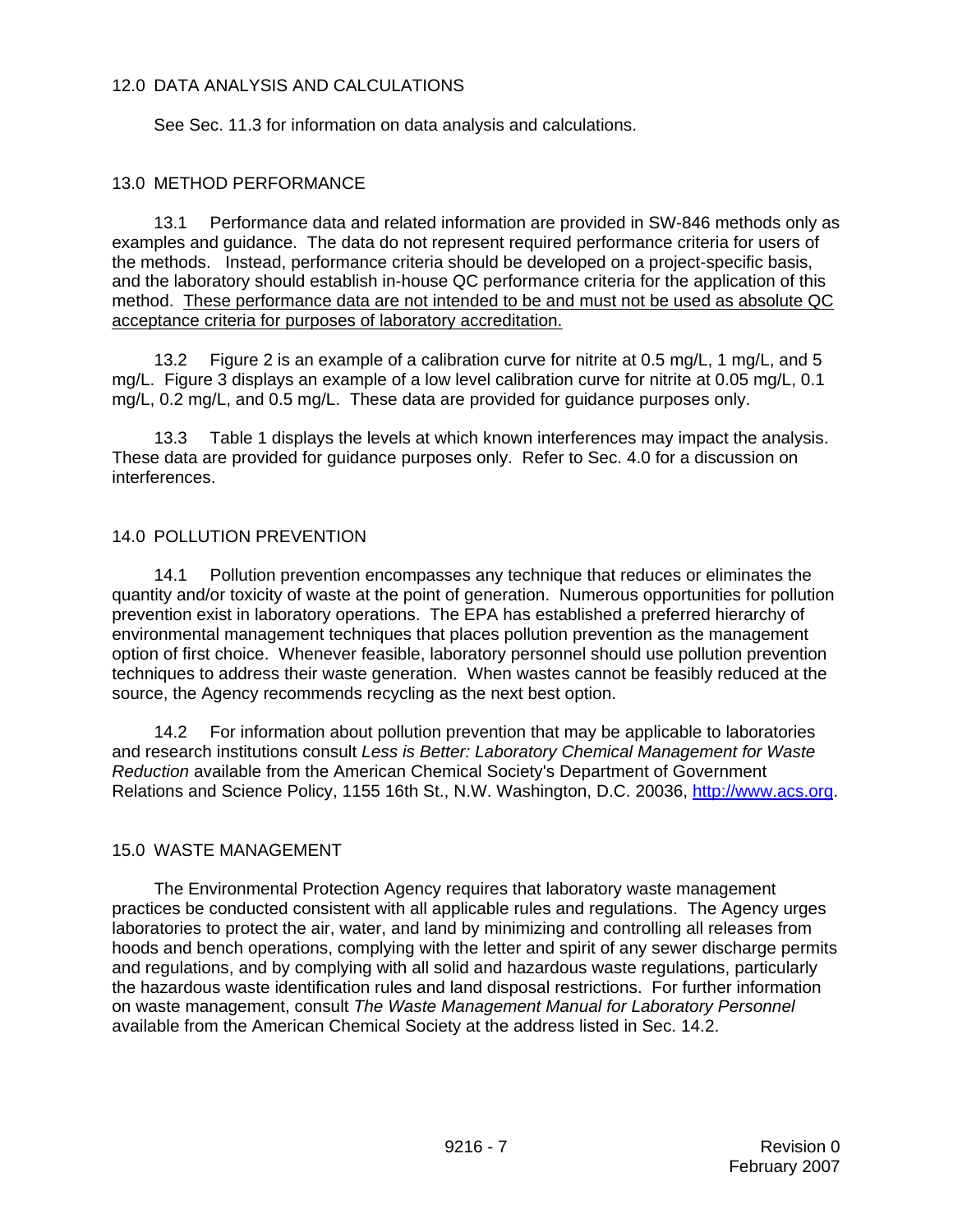#### 16.0 REFERENCES

- 1. Applications Laboratory Report, "Tests in Water Samples by Nitrite Electrode and 'Standard Methods' Colorimetric Analysis," ATI Orion, Boston MA, April 1995.
- 2. Model 93-46 Nitrite Electrode Instruction Manual, ATI Orion, Boston MA, 1994.
- 3. S. J. West, X. Wen, M. S. Frant, N. A. Chaniotakis, "Determination of Nitrite in Foods and Wastewater Using a Nitrite-Selective Electrode," Pittsburgh Conference, March 1994.
- 4. S. J. West, X. Wen, "Determination of Nitrate, Nitrite, and Ammonia in Advanced Secondary Effluent by Means of Ion-Selective Electrodes," Pittsburgh Conference, March 1994.

#### 17.0 TABLES, DIAGRAMS, FLOWCHARTS, AND VALIDATION DATA

The following pages contain the table and figures referenced by this method. A flow diagram of the procedure follows the table and figures.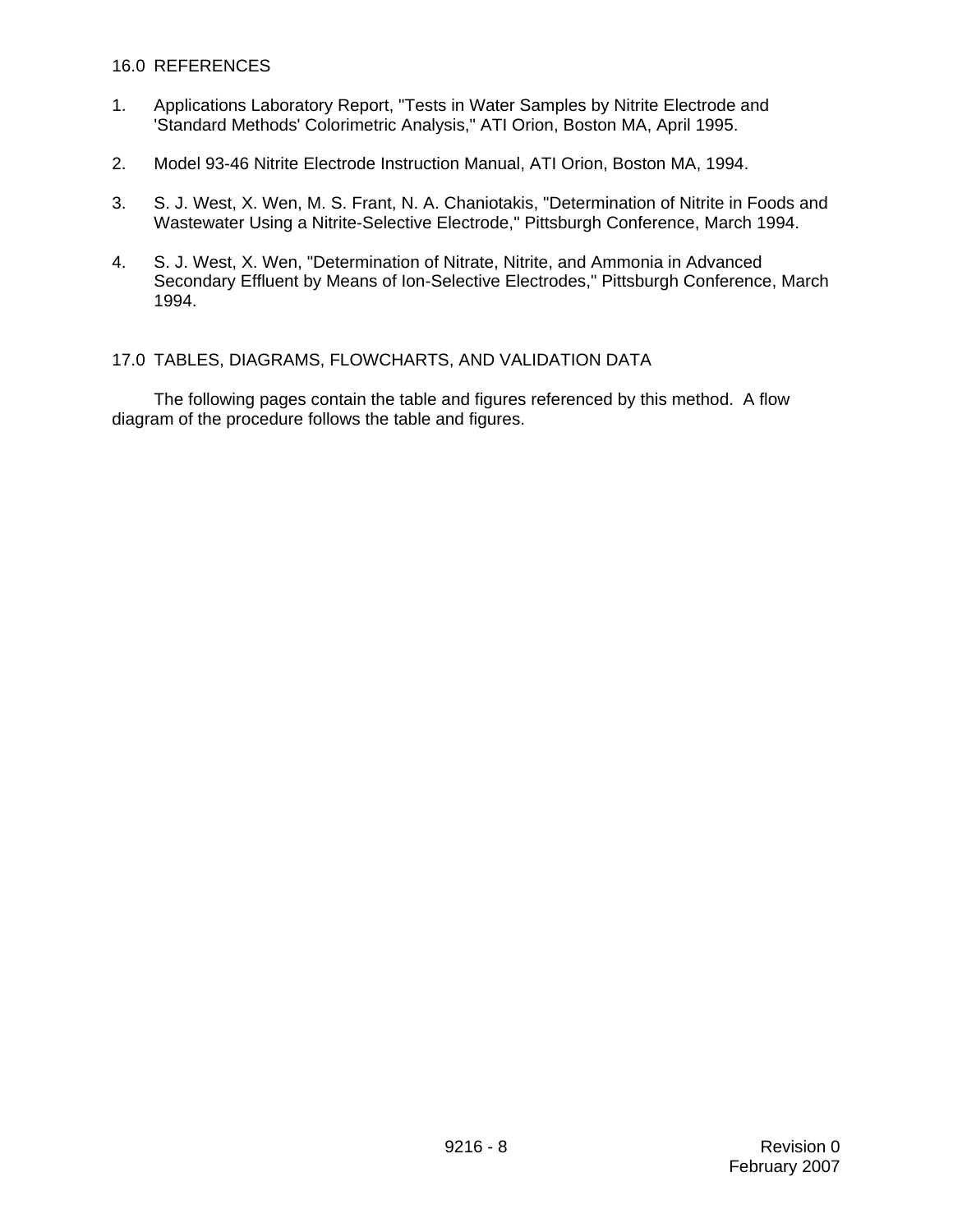| Interfering Ion | $log K_{ij}$ | 10% Error Ratio (ppm) |
|-----------------|--------------|-----------------------|
| Hydroxide       | 2.8          |                       |
| Fluoride        | $-3.1$       | 170                   |
| Chloride        | $-3.1$       | 320                   |
| Chlorate        | $-3.4$       | 1600                  |
| Perchlorate     | $-3.1$       | 830                   |
| <b>Bromide</b>  | $-3.0$       | 570                   |
| lodide          | $-1.2$       | 15                    |
| Sulfate         | $-4.1$       | 1100                  |
| Nitrate (N)     | $-3.3$       | 200                   |
| Phosphate       | $-4.0$       | 9500                  |
| Polyphosphate   | $-4.4$       | 3400                  |
| Bicarbonate     | $-3.3$       | 870                   |
| Acetate         | $-3.2$       | 720                   |
| Lactate         | $-4.9$       | Very high             |
| Phthalate       | $-2.5$       | 380                   |
| Ascorbate       | $-4.2$       | Very high             |
| Salicylate      | $-0.8$       | 7.0                   |

# EXAMPLE NITRITE ELECTRODE SELECTIVITY DATA

TABLE 1

Data taken from Reference 1.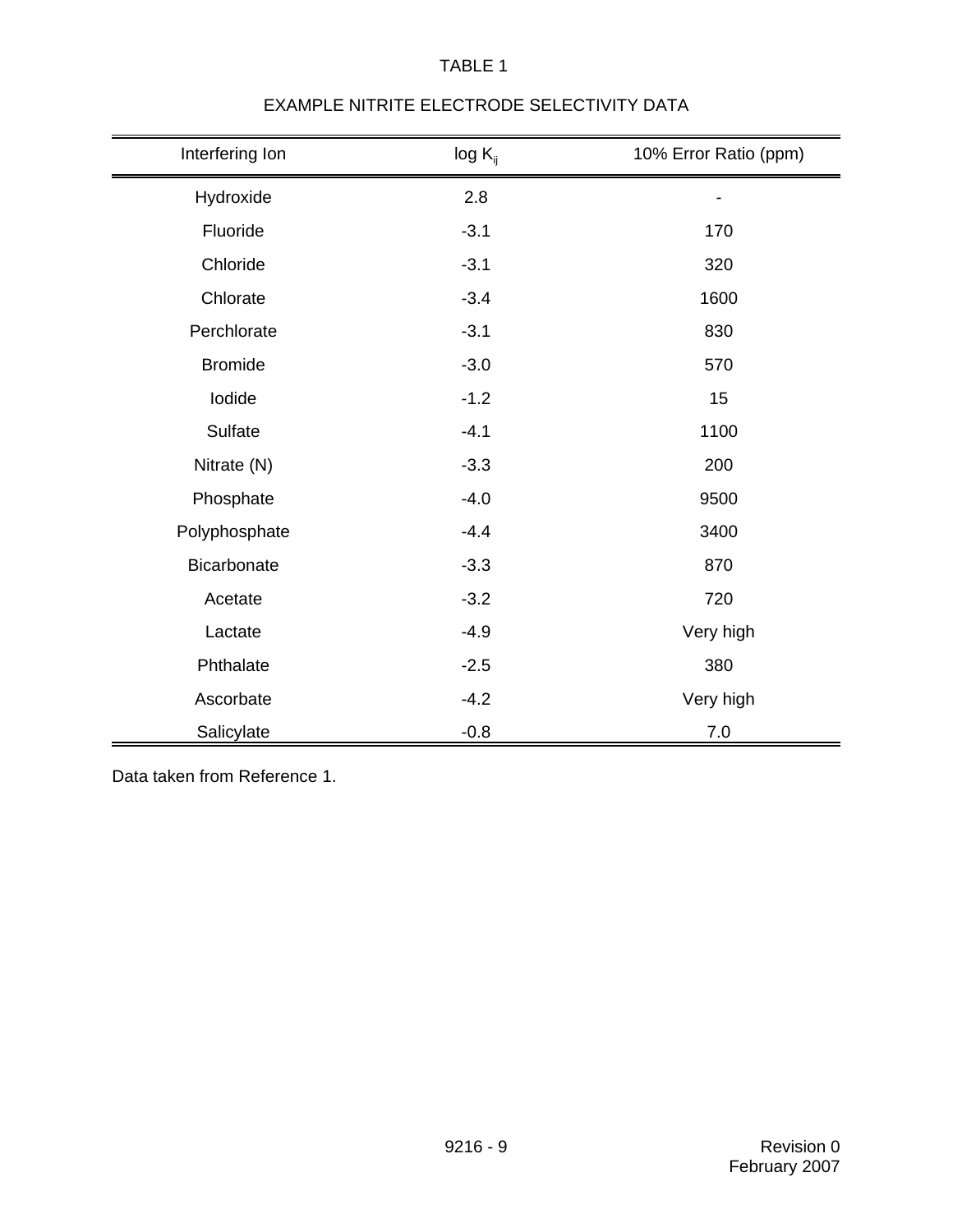## FIGURE 1



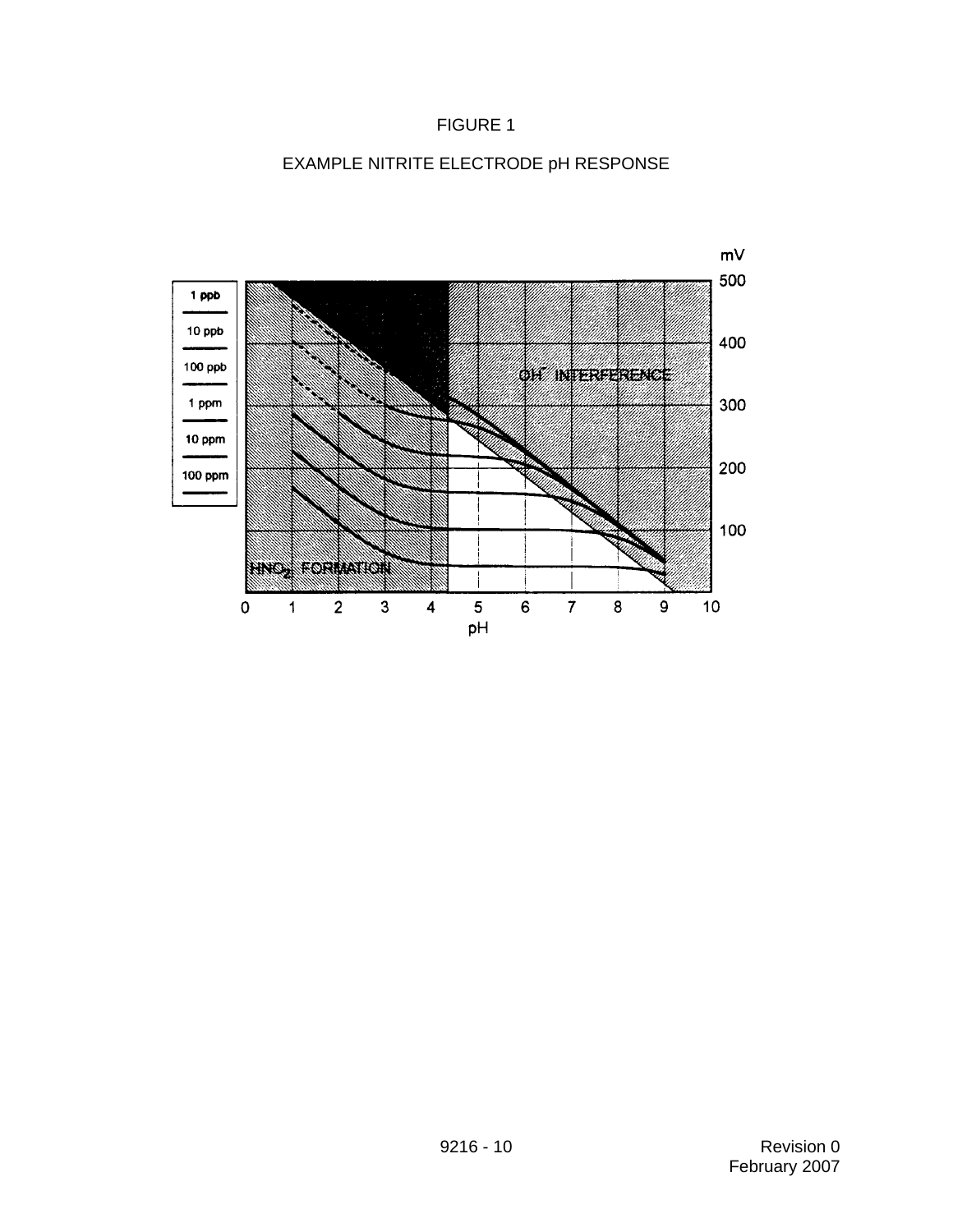## FIGURE 2



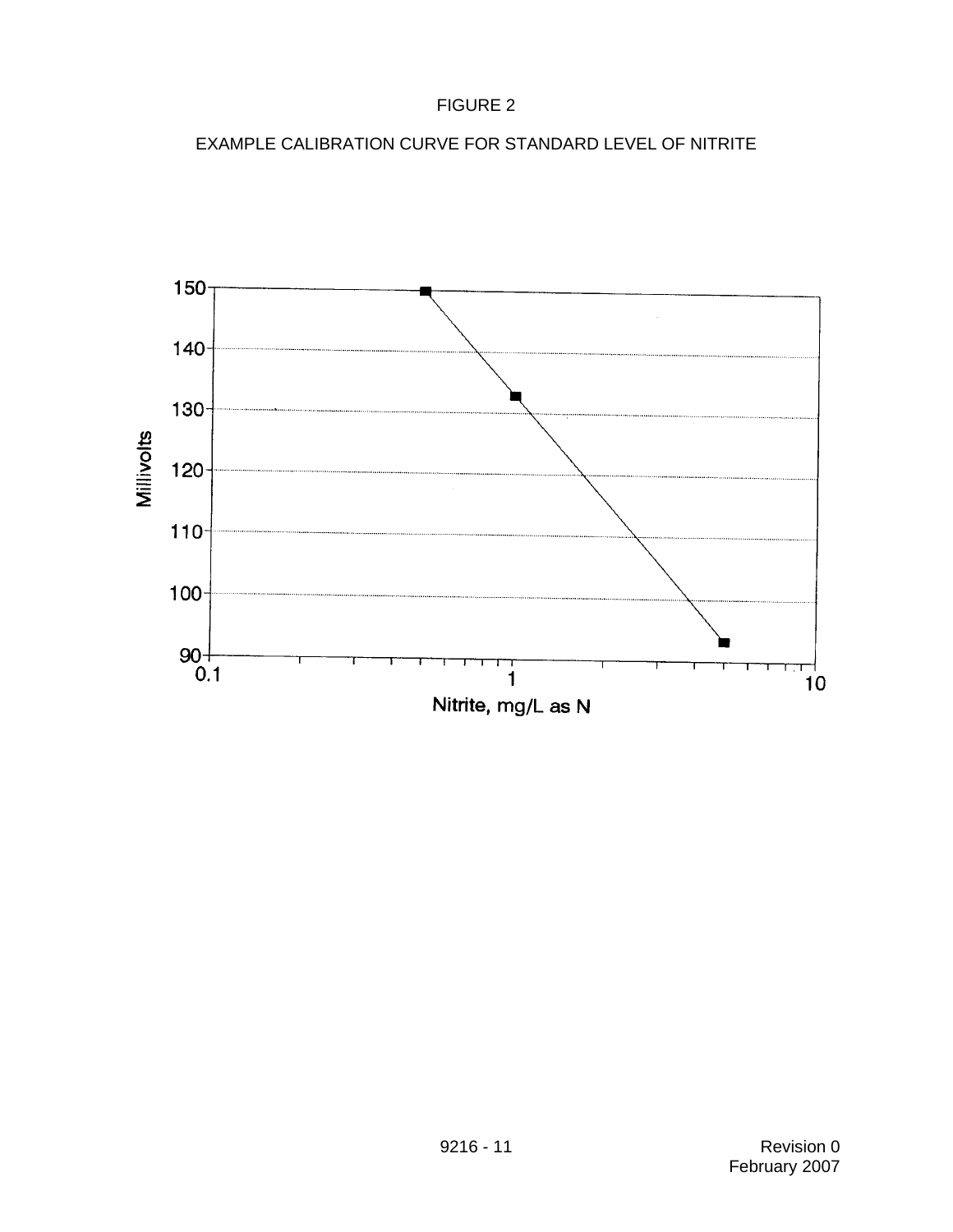# FIGURE 3